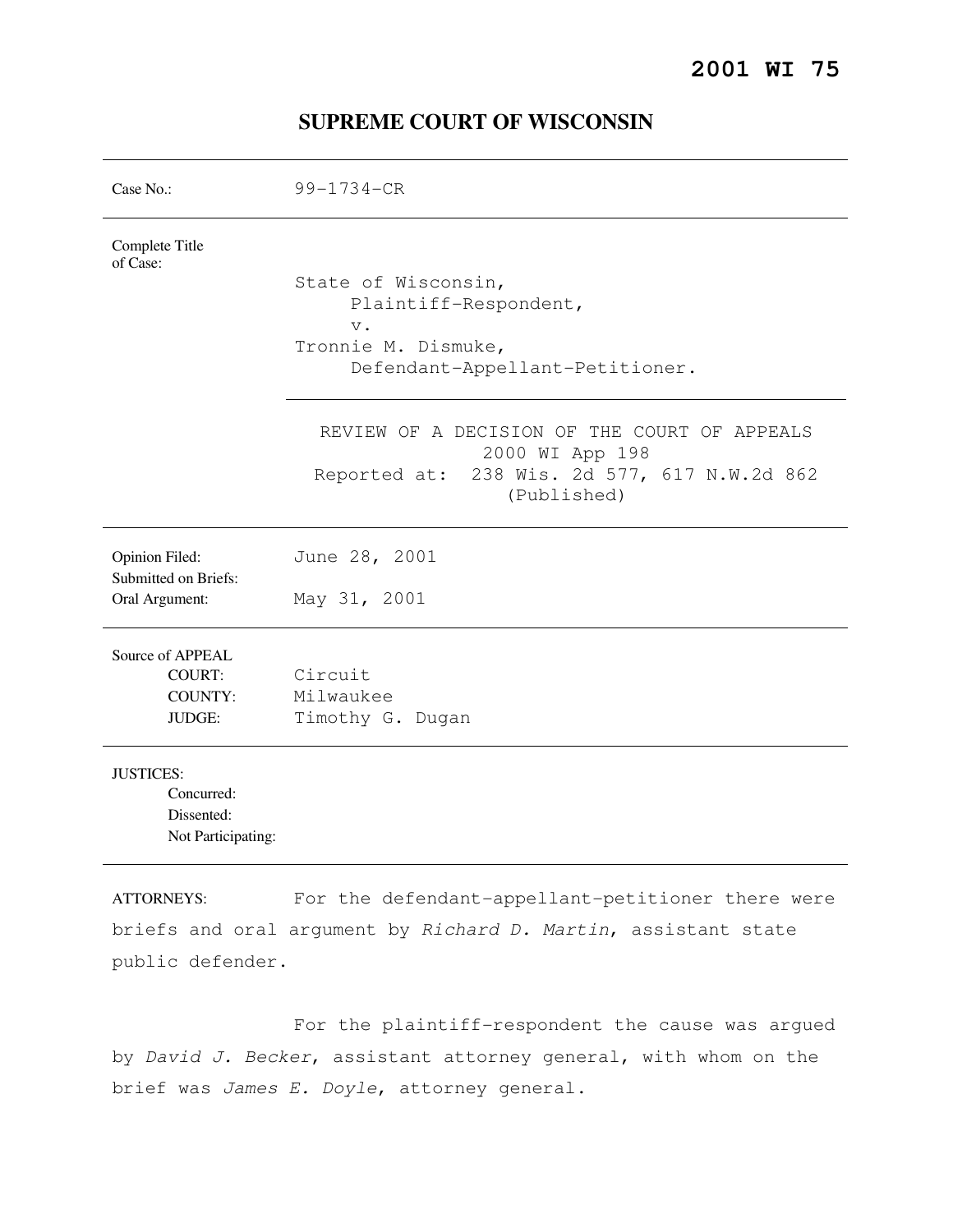## **2001 WI 75**

#### **NOTICE**

This opinion is subject to further editing and modification. The final version will appear in the bound volume of the official reports.

No. 99-1734-CR

STATE OF WISCONSIN  $\qquad \qquad : \qquad \qquad$  IN SUPREME COURT

**State of Wisconsin,** 

 **Plaintiff-Respondent,** 

 **v.** 

**Tronnie M. Dismuke,** 

 **Defendant-Appellant-Petitioner.** 

**JUN 28, 2001** 

**Cornelia G. Clark Clerk of Supreme Court Madison, WI** 

REVIEW of a decision of the Court of Appeals. Reversed and cause remanded to the circuit court.

¶1 DIANE S. SYKES, J. The issue in this case is whether a circuit court may properly impose as costs against a criminal defendant the expenses associated with executing orders to produce the defendant from prison for court appearances in the case. Defendant Tronnie M. Dismuke was on parole when he was charged with armed robbery and possession of a firearm by a felon. His parole was revoked, and he was sent to Dodge Correctional Institution in Waupun, Wisconsin, to begin serving the remainder of his sentence on the parole offense while awaiting trial in Milwaukee County Circuit Court on the two new crimes.

## FILED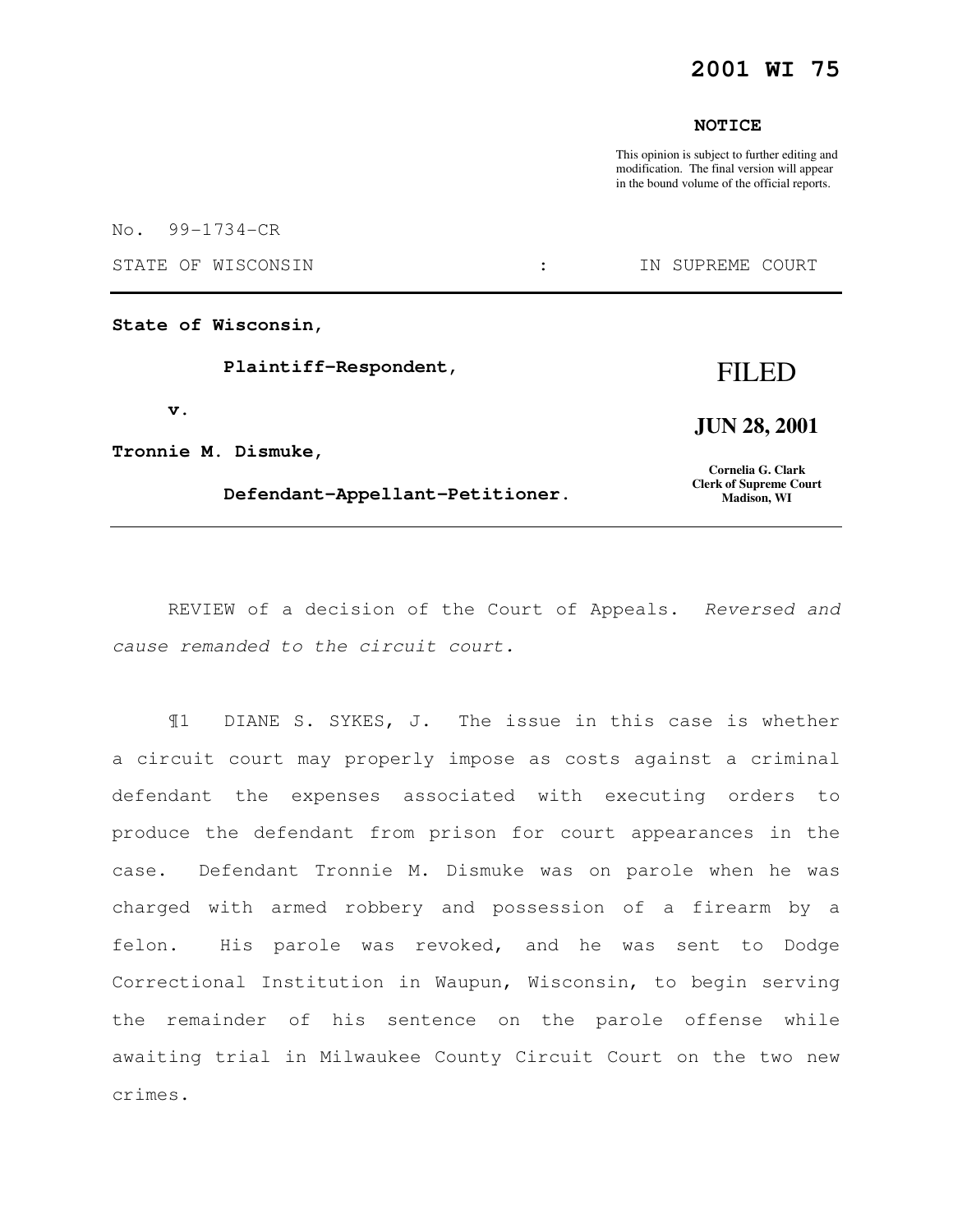¶2 During the intervening 19 or so months, Dismuke was repeatedly transported by Milwaukee County sheriff's deputies from prison in Waupun to the Milwaukee County jail on orders to produce for various court appearances. He was eventually convicted and sentenced to prison, and the circuit court imposed "applicable . . . costs." The judgment of conviction set costs at \$957.20; most of this total was attributable to sheriff's department costs for executing the orders to produce.

¶3 Dismuke moved for a reduction in the award of costs, contending that the expenses associated with executing the orders to produce were not taxable against him under Wis. Stat.  $\$$  973.06(1)(a) (1997-98).<sup>1</sup> He also raised a constitutional challenge to the taxation of these costs. The circuit court denied the motion, and Dismuke appealed. The court of appeals affirmed, concluding that the expenses associated with executing the orders to produce were "fees of officers allowed by law" under Wis. Stat. § 973.06(1)(a), because they were collectible as "sheriff's fees" for service of process under Wis. Stat. § 814.70(1) and (4). The court of appeals also rejected Dismuke's constitutional claims.

¶4 We reverse. Our decision in State v. Ferguson, 202 Wis. 2d 233, 549 N.W.2d 718 (1996) interpreted the term "fees" in a related subsection of the criminal costs statute, Wis. Stat. § 973.06, to include only those sums "ordinarily charged

e<br>S

 $1$  All subsequent references to the Wisconsin Statutes are to the 1997-98 version unless otherwise indicated.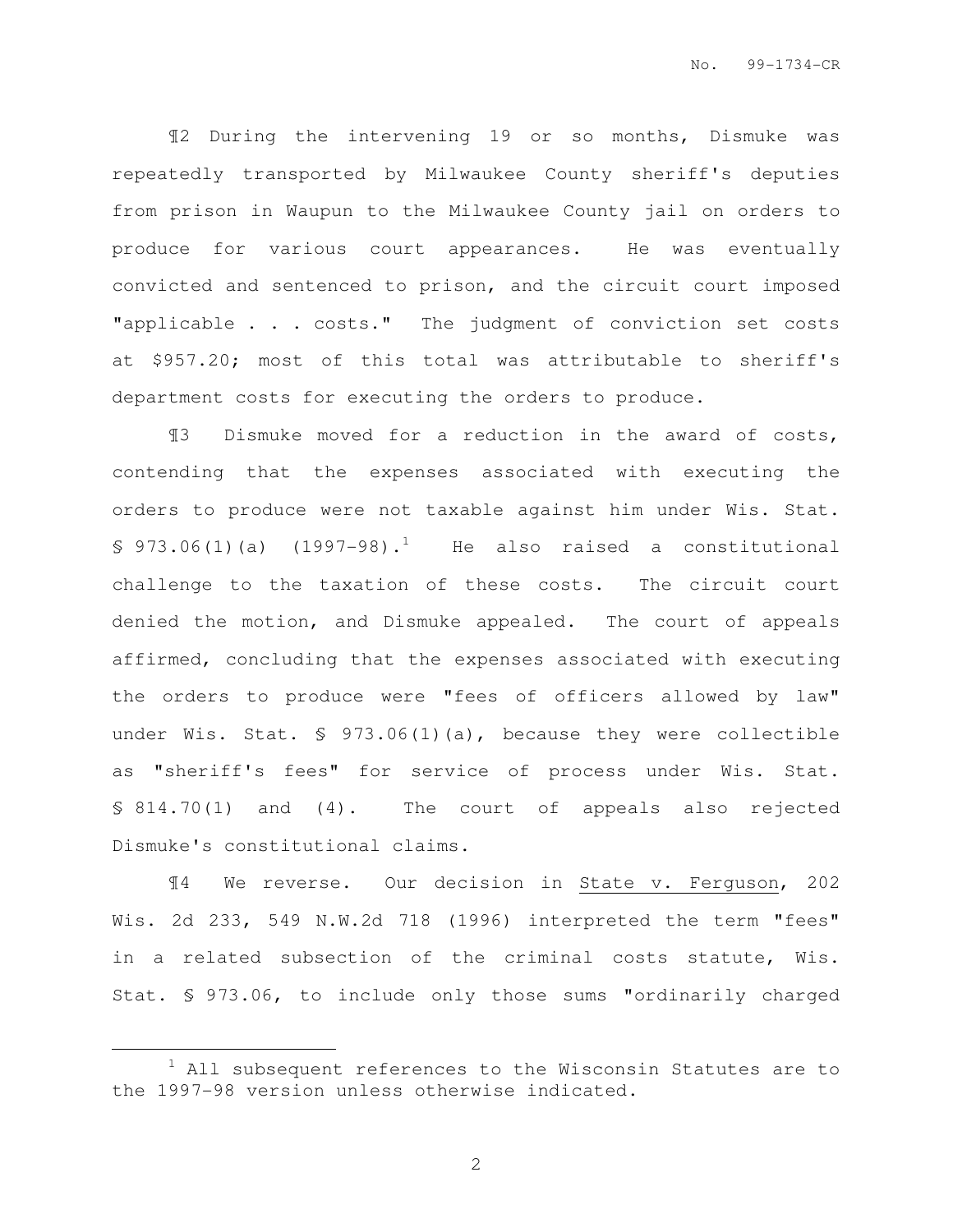to and payable by another," not internal operating expenses of a governmental unit. The record in this case contains conflicting information and no evidence about whether the expenses associated with executing orders to produce are generally "charged to and payable by another," or are merely internal operating expenses of the Milwaukee County Sheriff's Department. The record is similarly underdeveloped and murky on the specific amounts assessed in this case, and there is no record at all on the constitutional issues. Accordingly, we reverse the court of appeals and remand the cause to the circuit court for further proceedings consistent with this opinion.

I

¶5 The record in this case is inadequate in many respects, through no fault of the defendant. We do know that on June 12, 1996, Tronnie M. Dismuke was charged with one count of armed robbery and one count of possession of a firearm by a felon. Dismuke was on parole for another offense at the time the charges were issued. His parole was revoked, and he was transferred to Dodge County Correctional Institution in Waupun, Wisconsin, to begin serving the remainder of his sentence on the parole offense.

¶6 While the new case was pending, Dismuke was ordered produced from Dodge to the Milwaukee County jail for various court dates in the case. The record reflects eight orders to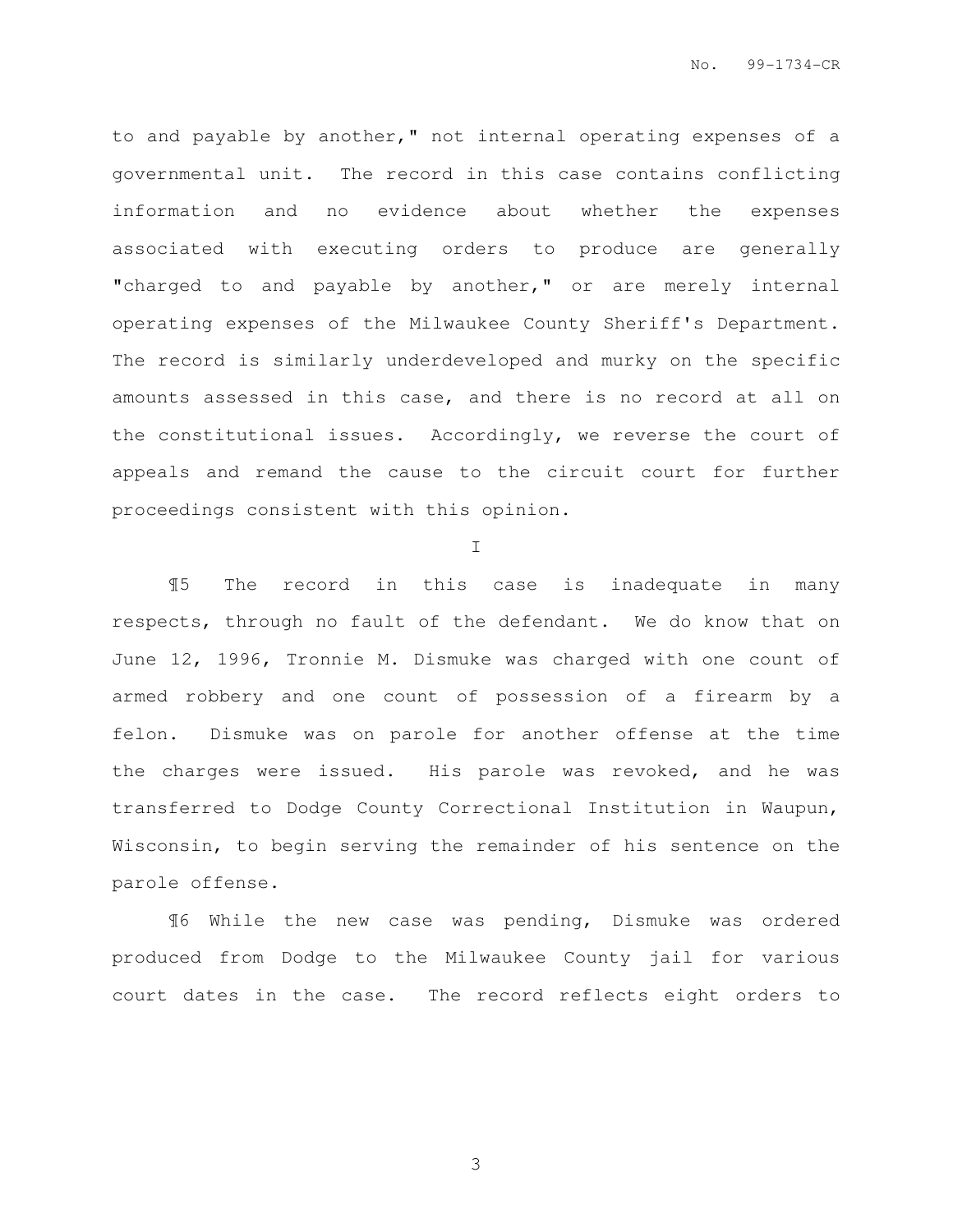produce.<sup>2</sup> Most of these were for jury trial. The case was repeatedly adjourned, sometimes for reasons attributable to the defendant and sometimes for reasons attributable to the state or the court.

¶7 On the reverse side of seven of the eight orders to produce there are notes from the Milwaukee County Sheriff's Department indicating roundtrip mileage costs of \$193.20 and a "service" fee of \$20, for a total of \$213.20. The remaining order only reflects a "service" fee of \$20. These sums combine for a total of \$1,512,40.

¶8 Dismuke's trial began on January 5, 1998, but was halted on its second day when Dismuke agreed to plead guilty to the armed robbery charge. The firearm possession charge was dismissed and "read in" for sentencing purposes. The Milwaukee County Circuit Court, the Honorable Timothy G. Dugan, sentenced Dismuke to 15 years in prison, consecutive to the sentence he was then serving, and also imposed "applicable . . . costs."

¶9 The judgment of conviction set costs at \$957.20. The record does not reflect the precise factual basis for these costs, but the parties agree that all but \$20 of the total is attributable in some way to the orders to produce. (The clerk of circuit court's fee under Wis. Stat. § 814.60(1) is \$20.) Assuming this to be true, there is no explanation for the

e<br>S

 $2$  The record shows the following eight orders to produce: September 4, 1996 (Jury Trial); December 16, 1996 (Jury Trial); February 24, 1997 (Jury Trial); March 13, 1997 (Status); August 27, 1997 (Jury trial); December 2, 1997 (Pre-Trial); January 5, 1998 (Jury Trial); February 5, 1998 (Sentencing).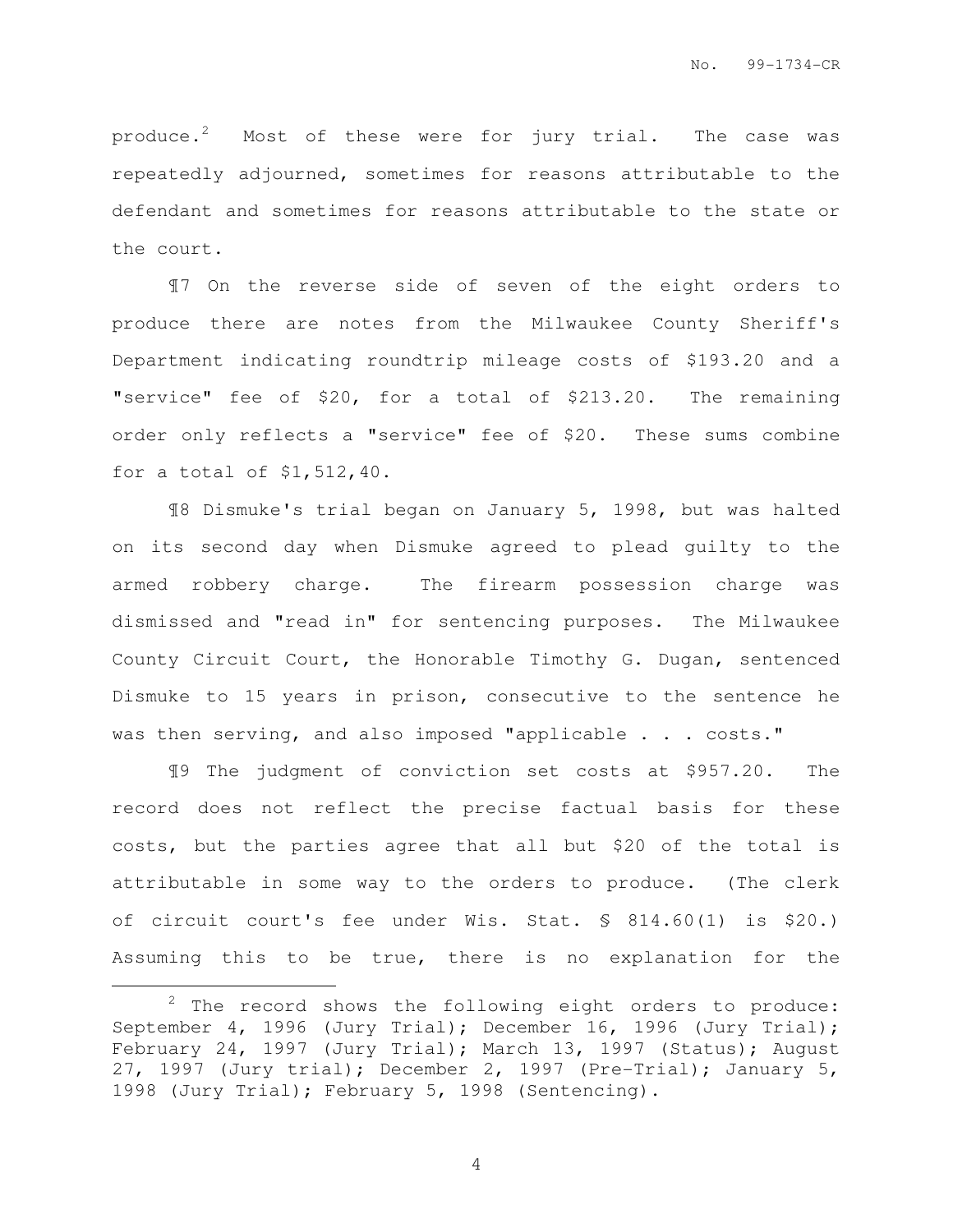discrepancy between the amount of \$937.20 (\$957.20 minus the \$20 clerk's fee) and the amount of \$1,512.40, which is the combined total of the amounts reflected on the orders to produce.

¶10 On February 26, 1999, Dismuke moved to reduce the court costs from \$957.20 to \$20, claiming that only the clerk's fee under Wis. Stat. § 814.60(1) was taxable against him. Dismuke claimed that the expenses associated with executing the eight orders to produce were not taxable court costs under Wis. Stat. § 973.06. He also raised a constitutional challenge to the taxation of these costs.

¶11 The circuit court requested a "response from the state and/or county," and established a briefing schedule, which was supposed to conclude with the defendant's reply brief on May 7, 1999. The record contains an April 21, 1999, letter from an attorney in the Milwaukee County Corporation Counsel's office; an April 28, 1999, letter from an accountant in the Criminal Division of the Milwaukee County Clerk of Circuit Court's office; and two letters, dated August 26, 1998, and March 7, 2000, from an accountant in the Milwaukee County Sheriff's office. The state did not respond.

¶12 The letters from the various interested county departments offered conflicting explanations about the county's practice regarding orders to produce and the source of the authority to tax expenses related to them as costs in a criminal case. The clerk's office characterized the expenses associated with the orders to produce as bench warrant returns, and noted the discrepancy between the original amount assessed in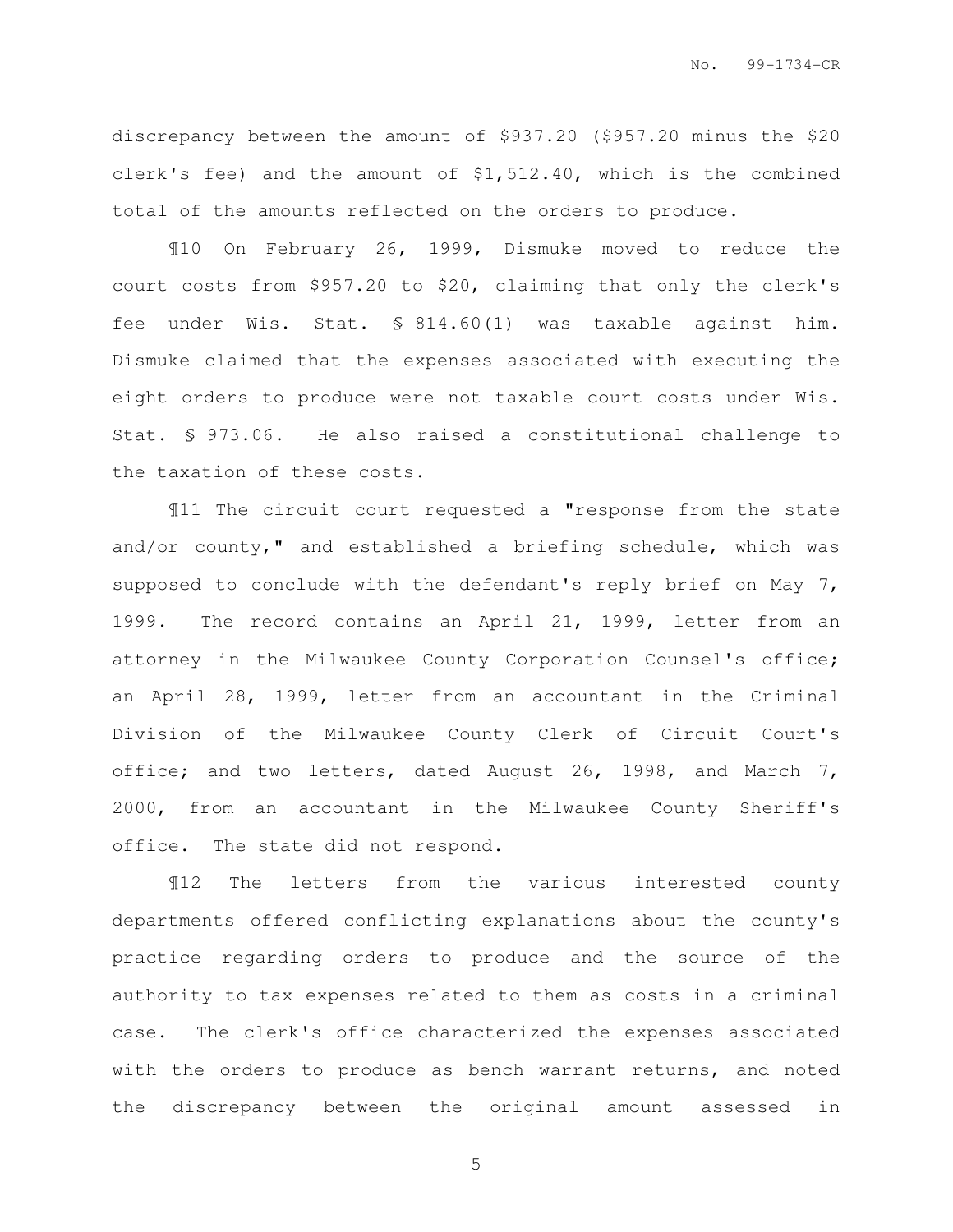Dismuke's case and the actual amounts reflected on the orders to produce. The sheriff's department said that it sometimes crosscharged the clerk's office for orders to produce, but only when the order identified the defendant as indigent; otherwise, no one is billed.

¶13 The corporation counsel's letter noted the practice of cross-charging a special fund in the clerk's office when the defendant is indigent and the defense attorney prepares the order to produce rather than the district attorney. However, the letter also stated that "the Sheriff's Department is not routinely reimbursed for transporting prisoners pursuant to an Order to Produce and [the corporation counsel] takes no position on the authority of the criminal judge to assess these costs." The second letter from the sheriff's department said that unless fees are waived by the court, the amounts reflected on the orders to produce are "put in the Case file" and "the Court makes the order for the inmate to pay this fee."

¶14 The circuit court denied Dismuke's motion by written order, concluding that, despite the contradictory information from the various county departments, Wis. Stat. § 973.06(1)(a) authorized it to assess the expenses associated with the orders to produce as costs against the defendant, because "the bottom line is that the county expended these amounts for the production of the defendant and that the defendant, not the county, should absorb these charges." In addition, the circuit court noted that the actual amounts reflected on the orders to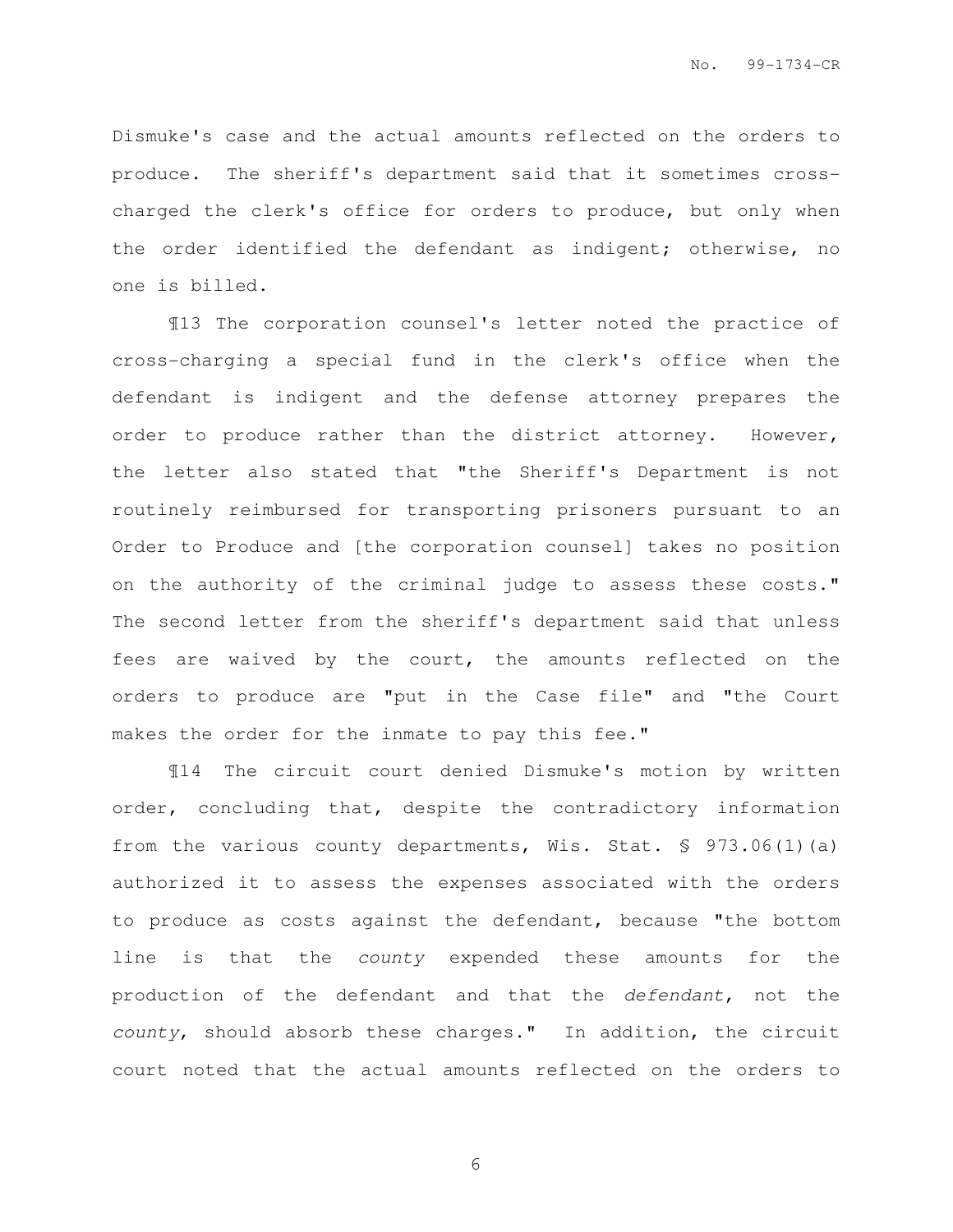produce totaled \$1,512.40, not \$937.20, and therefore ordered the clerk's office to recalculate costs.

¶15 Dismuke moved for reconsideration because the court decided the motion before the briefing schedule had expired, before receiving his reply and without an evidentiary hearing, and because the court had ordered an upward amendment to the costs in the judgment without notice. The circuit court denied the motion for reconsideration, but vacated its order requiring recalculation of costs to reflect the higher amount. The circuit court did not address Dismuke's constitutional arguments. Dismuke appealed.

¶16 The court of appeals affirmed, noting the muddled record but nonetheless concluding that expenses associated with executing an order to produce were "necessary disbursements and fees of officers" under Wis. Stat. § 973.06(1)(a) because they were collectible "sheriff's fees" under Wis. Stat. § 814.70(1) and (4). State v. Dismuke, 2000 WI App 198, ¶¶5, 12-13, 238 Wis. 2d 577, 617 N.W.2d 862. The court of appeals found our decision in Ferguson inapplicable, but held that, even if the case did apply, the expenses associated with orders to produce would satisfy its interpretation of "fees" under Wis. Stat. § 973.06(1). Dismuke, 2000 WI App 198 at ¶¶6-23. Finally, the court of appeals rejected Dismuke's equal protection and due process arguments, noting, however, that the circuit court had conducted no factfinding on these issues. Id. at ¶¶24-29. We accepted review.

II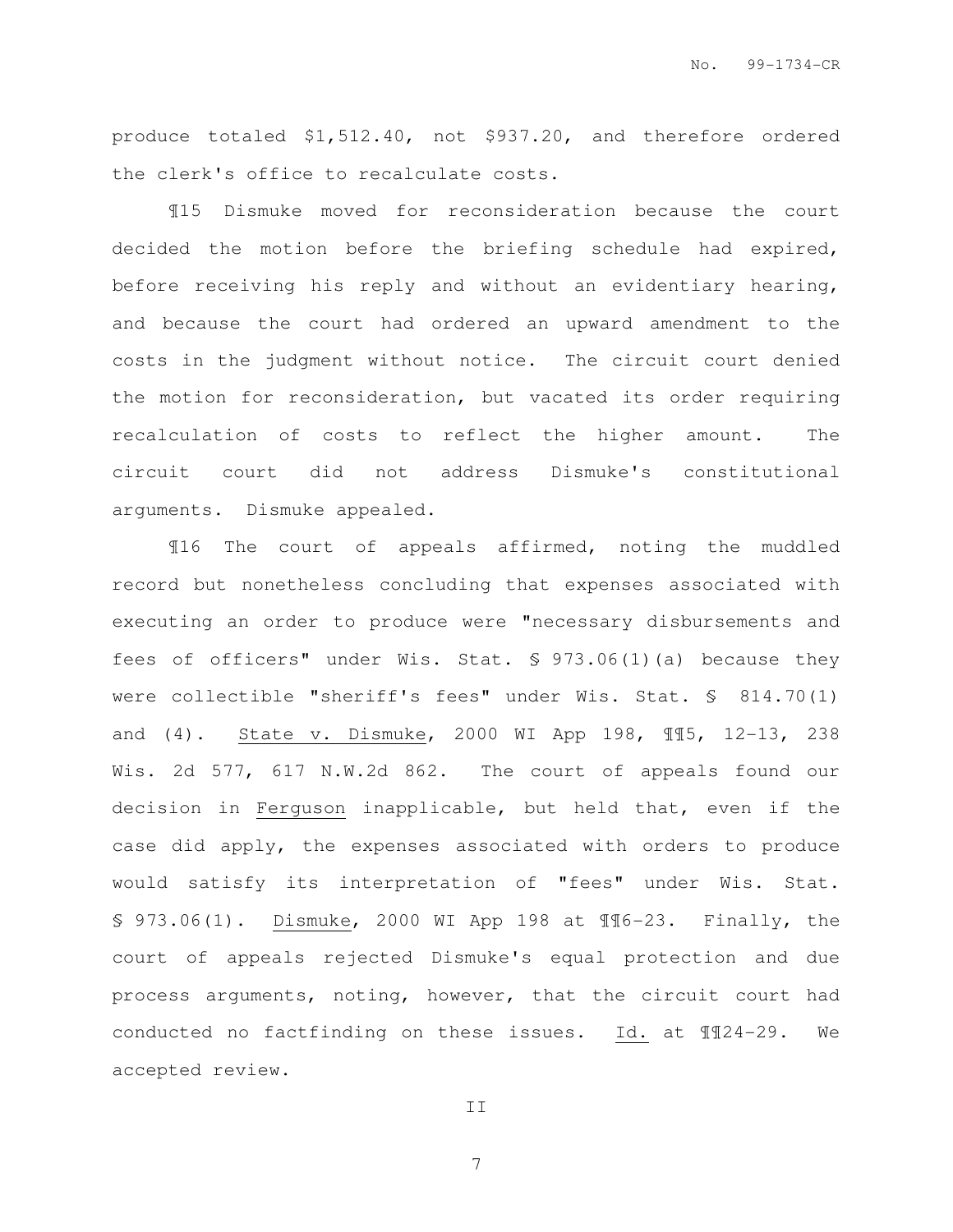¶17 Whether expenses associated with orders to produce a defendant from prison for court appearances are costs taxable against the defendant under Wis. Stat. § 973.06 is a question of statutory interpretation that we review de novo. Ferguson, 202 Wis. 2d at 237. The court of appeals held that the expenses associated with the orders to produce in this case are "fees of officers allowed by law" under Wis. Stat. § 973.06(1)(a) because they are collectible "sheriff's fees" under Wis. Stat.  $$814.70(1)$  and  $(4)$ .

¶18 Wisconsin Statute § 973.06 provides, in pertinent part:

(1) Except as provided in s. 93.20, the costs taxable against the defendant shall consist of the following items and no others:

(a) The necessary disbursements and fees of officers allowed by law and incurred in connection with the arrest, preliminary examination and trial of the defendant, including, in the discretion of the court, the fees and disbursements of the agent appointed to return a defendant from another state or country.

¶19 We have long held that "'in this state costs are regulated exclusively by statute as a matter of legislative discretion.'" Ferguson, 202 Wis. 2d at 244 (quoting State ex rel. Korne v. Wolke, 79 Wis. 2d 22, 24-25, 255 N.W.2d 446 (1977)). In Ferguson, we held that costs taxable against a criminal defendant are limited to those specifically enumerated in Wis. Stat. § 973.06. Id. at 238. Interpreting another subsection of the statute—Wis. Stat.  $\S$  973.06((1)(c) relating to "fees and disbursements" of expert witnesses--we concluded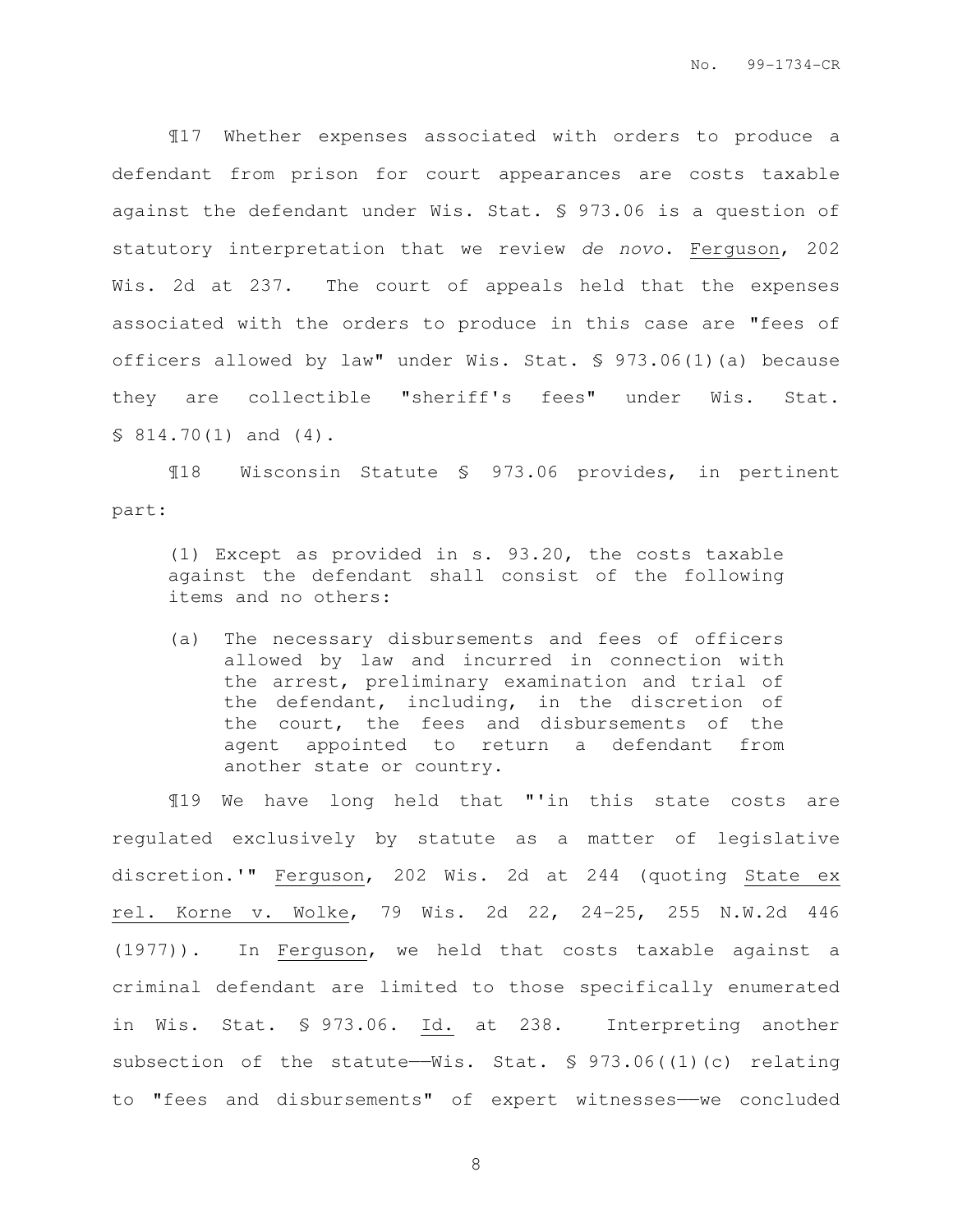that a "fee" is "a sum which is ordinarily charged to and payable by another." Id. at 241. "Disbursements" under the statute are "those incidental and out-of-pocket expenses . . . ordinarily charged to and payable by another." Id.

¶20 The defendant in Ferguson had been ordered to pay \$105 to the State Crime Laboratory to cover the cost of testing the controlled substance found in his possession. The State argued that the laboratory expense constituted a "fee or disbursement" of an expert witness under Wis. Stat. § 973.06(1)(c). We rejected the state's interpretation of the statute:

[T]he State contends that because the lab expenses at issue are fixed, they are fees under Wis. Stat. § 973.06(1)(c). We disagree with the State's argument. The fact that the cost of performing a governmental service can be established (fixed) does not ipso facto make the cost of performing that service a fee under Wis. Stat. § 973.06(1)(c). To constitute a fee under § 973.06(1)(c), the cost of performing a service must be more than an internal operating expense of a governmental unit which has been prorated or costed out; it must be chargeable to and payable by another.

#### Ferguson, 202 Wis. 2d at 242.

¶21 Although we are interpreting a different subsection of the criminal costs statute in this case, Ferguson's interpretation of the phrase "fees and disbursements" for purposes of this statute is applicable. Ferguson concerned subsection (1)(c) of the statute, which refers to "fees and disbursements" of expert witnesses; the state here invokes subsection (1)(a) of the statute, which refers to "disbursements and fees of officers." Words or phrases appearing in the same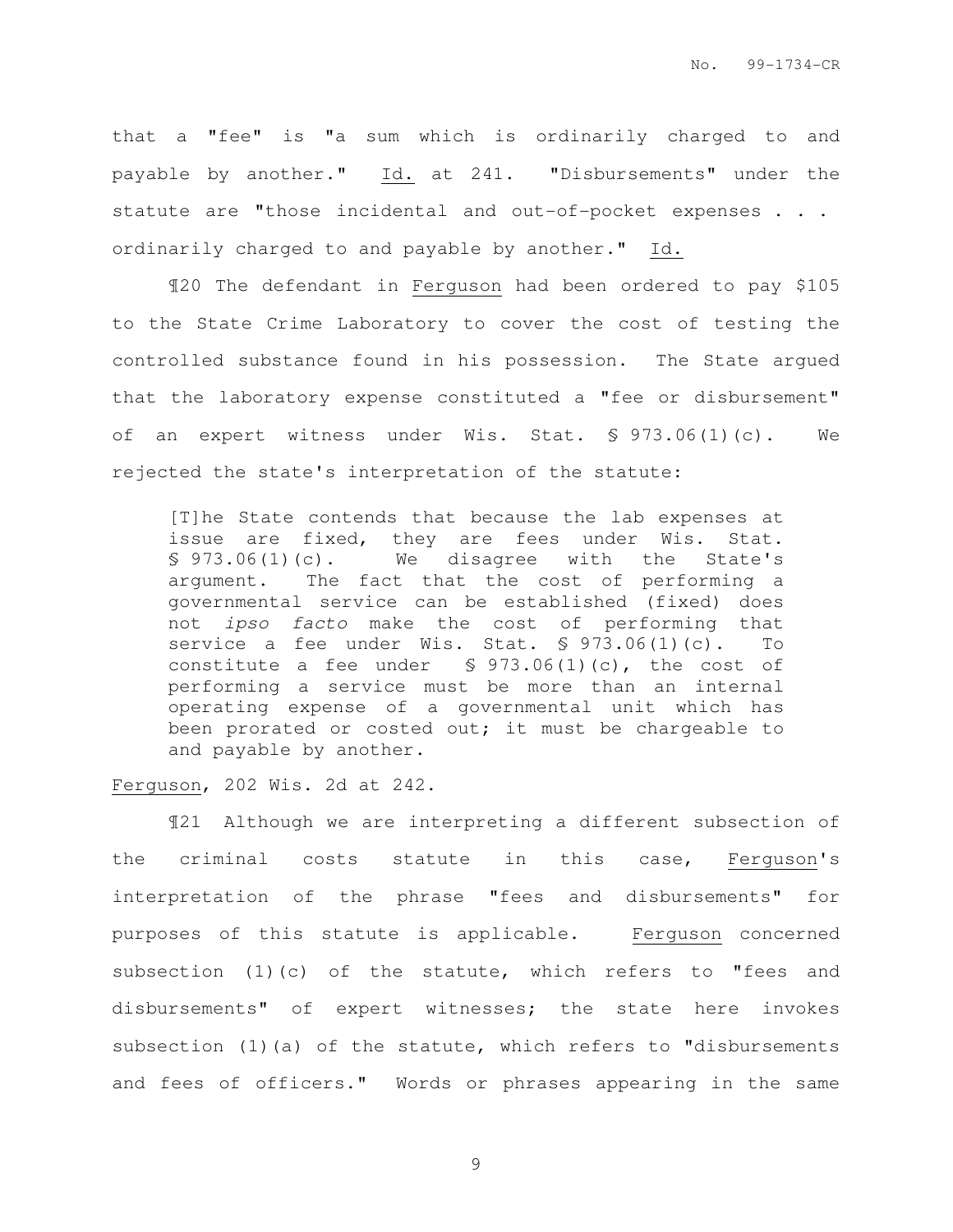statute are given the same meaning. State v. Charles, 180 Wis. 2d 155, 159-60, 509 N.W.2d 85 (Ct. App. 1993).

¶22 Accordingly, whether the expenses associated with the orders to produce in Dismuke's case are taxable "fees of officers" under the statute depends upon whether they are ordinarily charged to and payable by another or are merely internal operating expenses of a governmental unit.<sup>3</sup> We cannot resolve this question as a factual matter on the basis of this record, and Wis. Stat. § 814.70 does not resolve it as a matter of law.

¶23 Wisconsin Statute § 814.70 specifies that, unless a higher fee is established by the county under Wis. Stat. § 814.705, the sheriff shall collect fees for:

(1) SERVICE OF PROCESS. For each service or attempted service of a summons or any other process for commencement of an action, a writ, an order of injunction, a subpoena or any other order, \$12 for each defendant or person.

. . . .

(4) TRAVEL; CRIMINAL PROCESS. For travel in serving any criminal process:

. . . .

e<br>S

(b) In counties having a population of 500,000 or more, \$4 for each person served within the county from which process issued, or 25 cents per mile if served outside the county.

 $3$  The state does not contend that these are "disbursements" under the statute.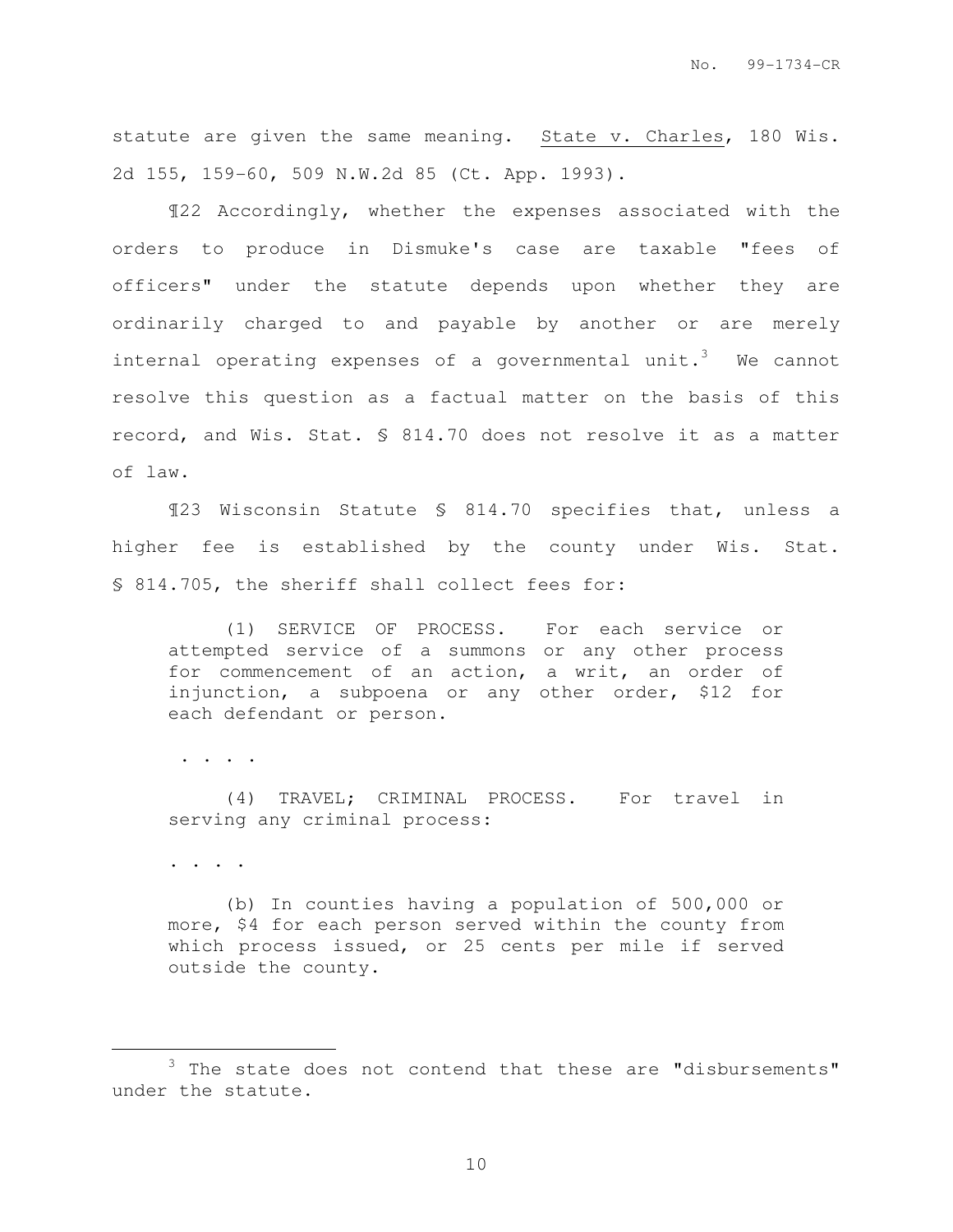(c) The actual and necessary disbursements for board and conveyance of the prisoner.

¶24 Assuming that the execution of an order to produce constitutes "service of process" within the meaning of this statute, the record, such as it is, conflicts with the fees allowed under the statute. The statute allows a \$12 "service" fee; the orders to produce reflect a \$20 "service" fee, also variously called a "warrant" fee by the county departments that responded to the circuit court's request for information. $4$  The statute allows mileage at 25 cents per mile; the orders to produce reflect roundtrip mileage that apparently calculates to more than 25 cents per mile. The record contains no found facts (because no factfinding was done), only conflicting information from several county departments about the sheriff's internal accounting practices regarding orders to produce.

¶25 In short, whether the expenses associated with the orders to produce are "fees of officers allowed by law" within the meaning of Wis. Stat. § 973.06(1)(a) and Ferguson, and whether they are collectible as "sheriff's fees" for service of process and travel under Wis. Stat. § 814.70(1) and (4), cannot be determined from this record. The record on the constitutional issues is nonexistent.

e<br>S

<sup>&</sup>lt;sup>4</sup> The court of appeals "assumed" from this discrepancy that Milwaukee County had authorized a higher fee under Wis. Stat. § 814.705, and concluded that it was irrelevant anyway. We make no such assumption, and it is not irrelevant. Without an adequate record on the factual basis for the costs that were taxed we cannot resolve the defendant's statutory or constitutional challenges.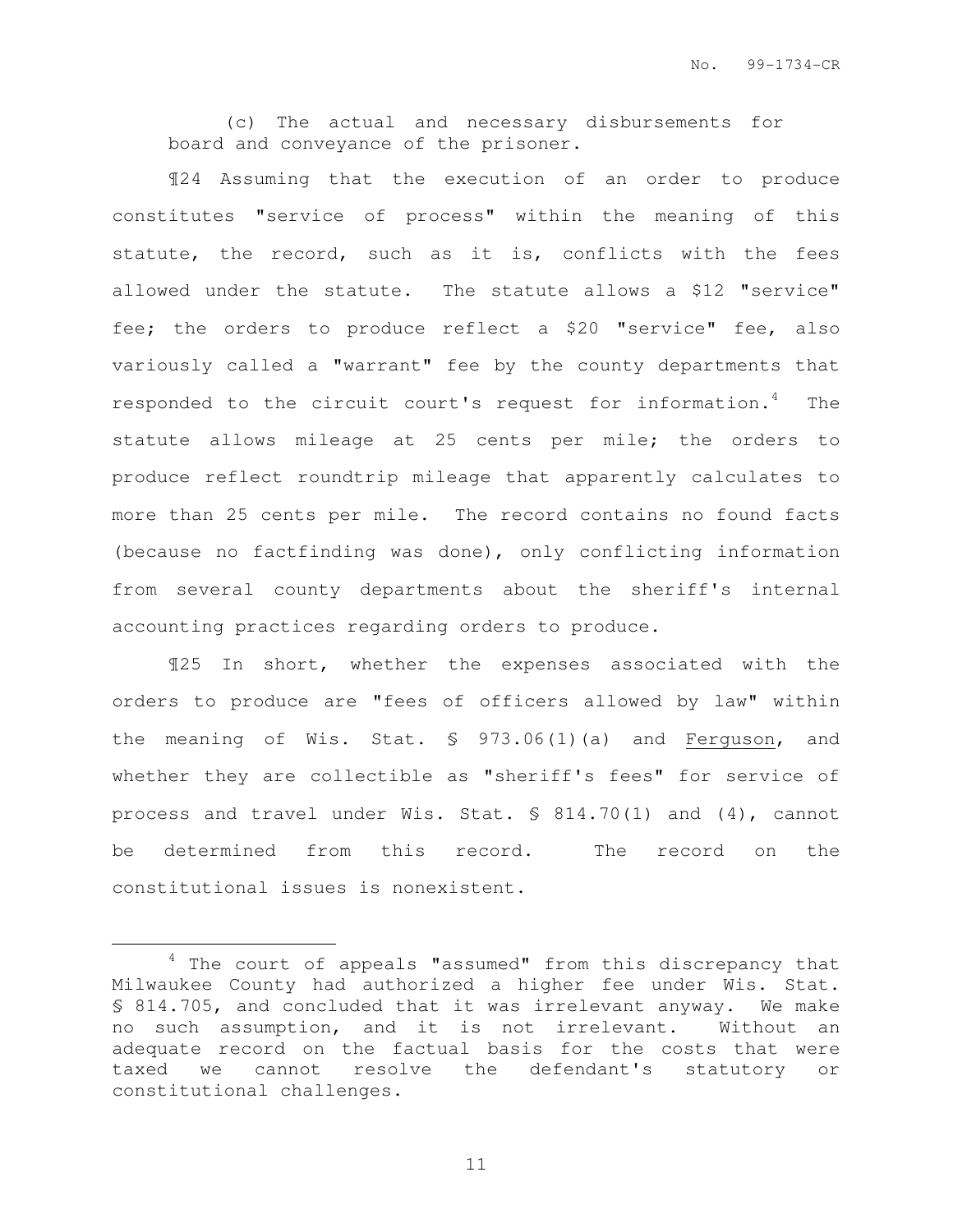¶26 Accordingly, because of the inadequacies in this record, we hold only that our decision in Ferguson applies to the determination of taxable "fees of officers allowed by law" under Wis. Stat. § 973.06(1)(a). This requires a determination of whether the expenses associated with the execution of orders to produce are ordinarily charged to and payable by another or are merely internal operating expenses of a governmental unit. If the former, they are taxable, provided they are "allowed by law," which requires a determination of whether the actual assessments were consistent with Wis. Stat. § 814.70. The constitutional issues in this case cannot be resolved because there is no record upon which to resolve them. Therefore, we reverse the court of appeals and remand this case to the circuit court for further proceedings consistent with this opinion.

By the Court.—The decision of the court of appeals is reversed and the cause is remanded to the Milwaukee County Circuit Court.